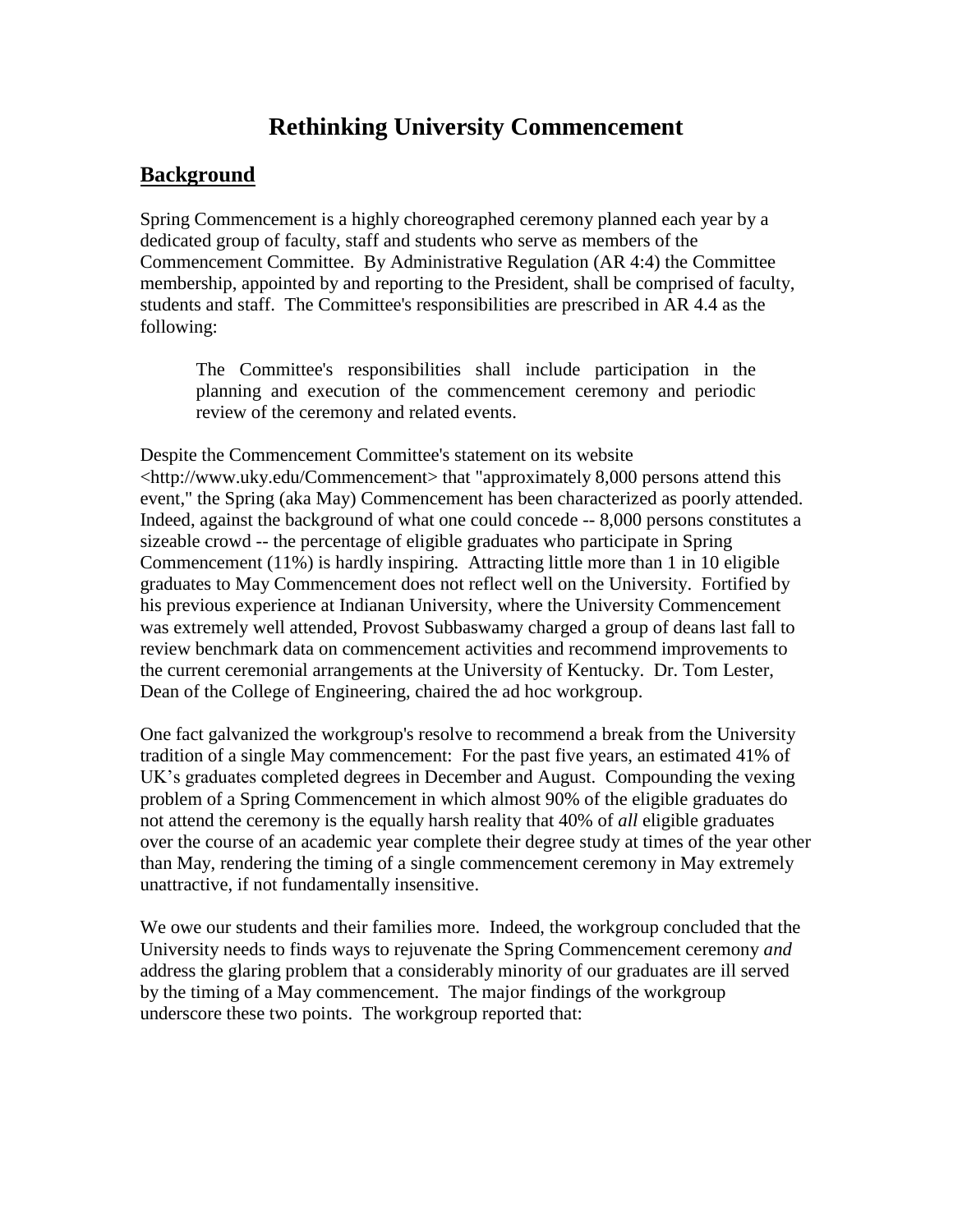- The majority of UK's benchmarks hold winter commencement exercises (see attached spreadsheet for data on commencement ceremonies at our benchmark institutions)
- Among Kentucky institutions, only UK and Kentucky State do not hold winter ceremonies (note: Kentucky State awarded 193 bachelor and 47 master's degrees in 2008).
- An estimated 41% of UK's graduates complete degrees in December and August while 59% complete in May. The proportional spread across these three months has not changed over the past five years.
- Main commencement is extremely poorly attended. In 2008, an estimated 11% of eligible graduates walked in the May commencement ceremony. This poor attendance does not portray the university in a positive light, nor does it reflect a Top 20 institution.
- Poor attendance at main commencement does not result from disinterest on the part of students in participating in a graduation ceremony as individual college ceremonies are extremely well attended.
- Currently all degree-producing colleges hold individual ceremonies in May and three hold a winter ceremony (Engineering, Nursing and Social Work). Some colleges hold individual ceremonies to meet special needs (e.g.: Nursing pinning ceremonies), but several Deans indicated that dissatisfaction with the main ceremony led them to establish their own. This increases overall costs: the main commencement budget is \$100,000 but does not include costs for individual college ceremonies.
- Several Deans expressed concern about the quality of the main ceremony and  $\bullet$ indicated that they would not hold an individual ceremony if that ceremony were improved through individualized attention to students; less focus on awards and more on student achievement; no speech; and other improvements.
- Feedback from Student Government is that the main ceremony is not positively viewed by most students. In fact, SGA has difficulty finding students willing to serve on the commencement planning ceremony.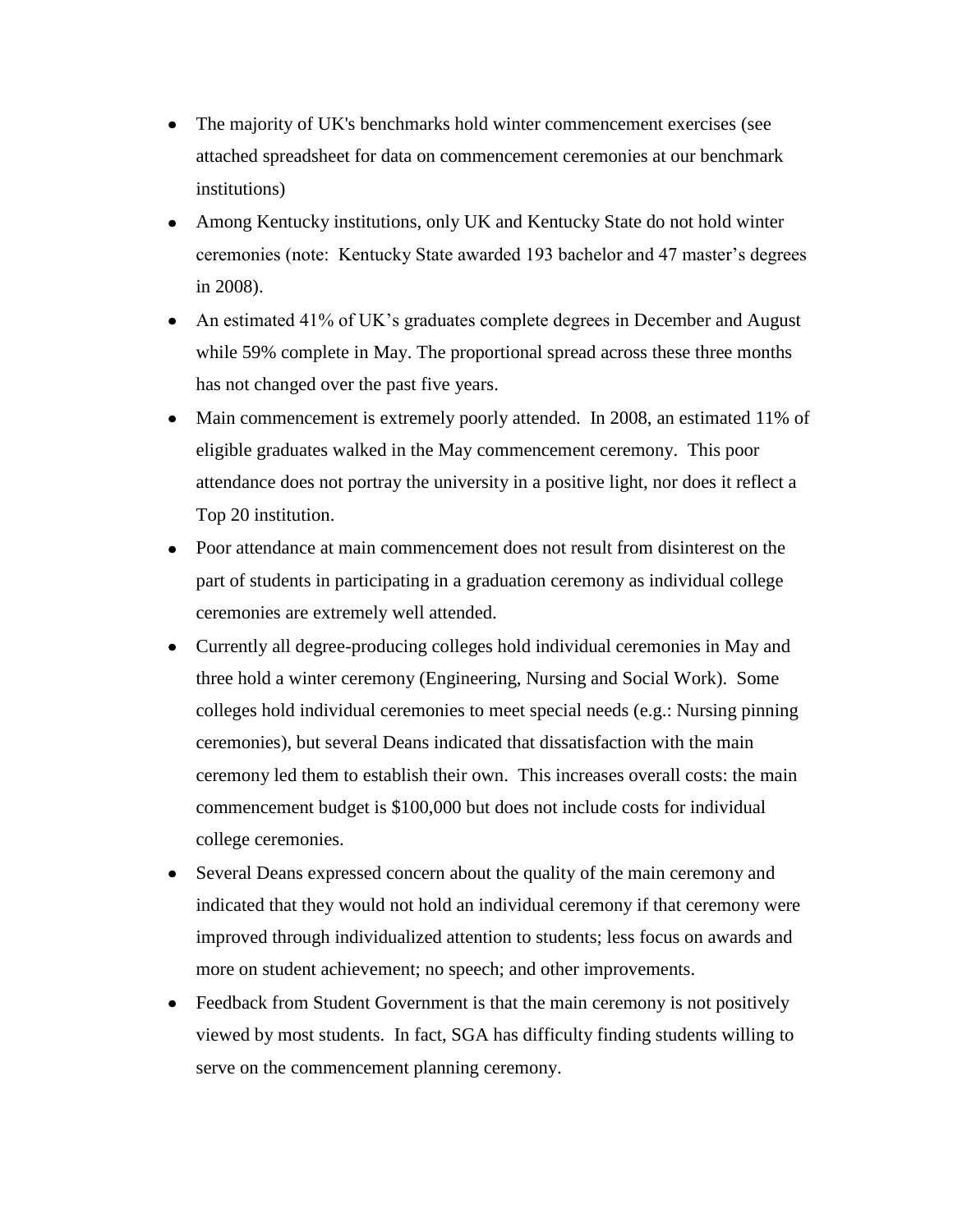## **A Modest Proposal**

 $\overline{a}$ 

Provost Subbaswamy requests that the University Senate consider an amendment to the academic calendar to accommodate a three-year pilot initiative of a Winter (December) Commencement. The major elements of the Winter Commencement proposal include:

- Stage the ceremony in Memorial Coliseum to contain costs
- Recognize individually not only Ph.D. degree candidates but also Bachelor's & Master's degree candidates
- Have President Todd serve as the Master of Ceremonies
- Forego speakers and awards to maximize the allotment of time for the individual recognition of all degree candidates in attendance
- Conduct a separate Winter hooding ceremony for professional degree and professional doctorate candidates
- Ask deans and faculties to promote the Winter 2010 Commencement among their students to create an expectation that all winter graduates (and their families) would attend the ceremony
- Ask the University Senate to consider a revision to its policy on the conferral of honorary degrees to permit the award of honorary degrees at the Winter Commencement<sup>1</sup>

Furthermore, Provost Subbaswamy suggests the following timeline for implementing a three-year pilot initiative of a Winter Commencement:

- $\bullet$  Discuss the Winter Commencement proposal at the April 19 & 26 meetings of the Senate Council and have the Senate Council forward its recommendation on the Winter Commencement proposal to the University Senate for its consideration and vote on approval at its May 3 meeting
- (Assuming the University Senate approves the inclusion in the academic calendar of a three-year pilot initiative for a Winter Commencement, beginning in December 2010), ask the Senate Council and the Provost's Office to work collaboratively over the summer to develop a framework that would guide Fall 2010 discussions on the substance of the Winter 2010 Commencement and improvements to the Spring Commencement
- Initiate discussions in the Senate Council in the early fall of 2010 on the conferral of honorary degrees, beginning Winter 2011 Commencement, and

 $<sup>1</sup>$  Recognizing that this proposal is being conveyed to the Senate Council on the cusp of</sup> the off-assignment period for nine-month faculty, Provost Subbaswamy recommends that the conferral of honorary degrees at Winter Commencement be deferred until the Winter 2011 Commencement. Such a delay would help ensure that the faculty governance bodies had sufficient time in the upcoming fall to consider the merits of conferring honorary degrees in conjunction with a Winter Commencement and, if so, on what terms.